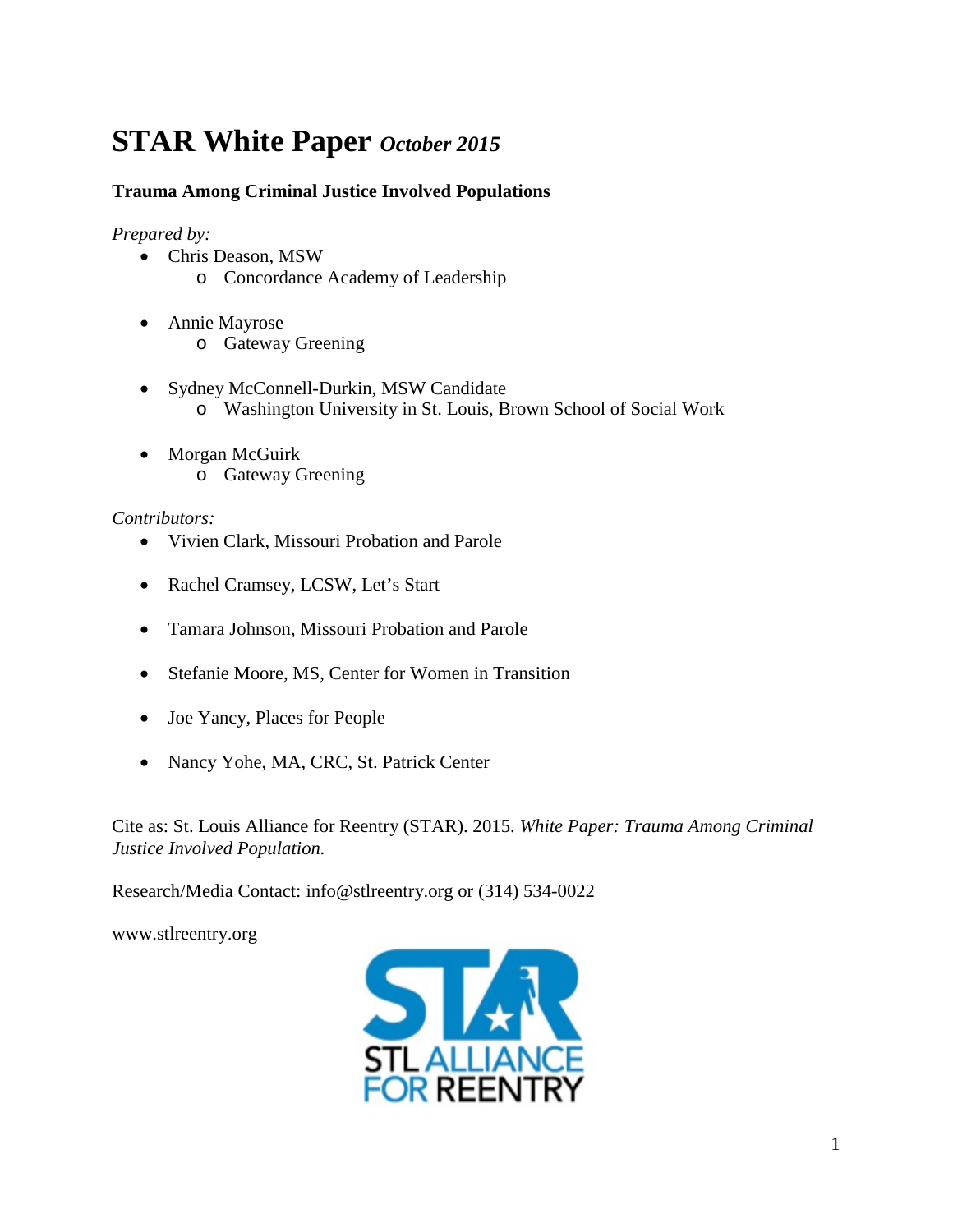

### **Trauma Among Criminal Justice Involved Populations**

Individuals in the prison system have widely experienced some type of trauma within their lifetime.<sup>[1](#page-1-0)</sup> Approximately 65% to 70% of incarcerated women reported being physically abused, and 55% to 59% reported experiencing some type of sexual abuse or molestation.[2](#page-1-1) The numbers are higher for women with documented substance abuse issues. [3](#page-1-2) Additionally, a large number of incarcerated women have experienced some type of abuse or neglect during their childhood. Men also report histories of trauma. One in six state male inmates have reported experiencing some type of physical or sexual abuse before the age of 18 years old, and many more have witnessed some type of intimate partner violence.<sup>[4](#page-1-3)</sup> Emotional abuse, particularly abandonment, is also prevalent among incarcerated men. Over one-quarter of incarcerated men reported being abandoned during childhood or adolescence, diminishing to less than one-fifth (18%) in adulthood.<sup>[5](#page-1-4)</sup> Trauma can have a significant impact on a person in terms of physical, emotional, and mental development. Unfortunately, trauma that occurs in childhood increases an individual's risk for behaving aggressively and participating in criminal behavior and violence in adulthood.<sup>[6](#page-1-5)</sup> Therefore, trauma is very important when considering criminal justice involved individuals.

More research on the prison population, especially in terms of trauma, supports a call to provide additional interventions to individuals while in the system.<sup>[7](#page-1-6)</sup> This is especially key for males as there has not been as much research on trauma in men compared to the female prison population.<sup>[8](#page-1-7)</sup> However, it is vital to look at trauma in men because as of 2012, there were 1,410,191 incarcerated males compared to 101,289 female offenders in federal and state correctional institutions.<sup>[9](#page-1-8)</sup>

<span id="page-1-0"></span><sup>&</sup>lt;sup>1</sup> Bonnie Carlson and Michael Shafer, "Traumatic Histories and Stressful Life Events of Incarcerated Parents: Childhood and Adult Trauma Histories," *The Prison Journal* 90, no. 4 (2010): 475-493. doi: 10.1177/0032885510382224

<span id="page-1-1"></span><sup>&</sup>lt;sup>2</sup> Carlson and Shafer, "Traumatic Histories and Stressful Life Events of Incarcerated Parents: Childhood and Adult Trauma Histories," 475-493.<br><sup>3</sup> Barbara Wallace, LaToya Conner, and Pricilla Dass-Brailsford, "Integrated Trauma Treatment in Correctional

<span id="page-1-2"></span>Health Care and Community-Based Treatment Upon Reentry," *Journal of Correctional Health Care* 17, no. 4 (2011): 333.

<span id="page-1-3"></span> $4 \text{ Nancy Wolf}$  and Jing Shi, "Childhood and Adult Trauma Experiences of Incarcerated Persons and Their Relationship to Adult Behavior Health Problems and Treatment," *International Journal of Environmental Research and Public Health* 9, no. 5 (2012): 1908-1926. doi: 10.3390/ijerph9051908<br><sup>5</sup> Torria Morgan Van Buren, Tanya Lyn Yacynych Stock, Ted Lester Wunderlich, and Bonnie-Jean Thurston-Snoha,

<span id="page-1-9"></span><span id="page-1-4"></span><sup>&</sup>quot;Incarcerated Men and Trauma: Treatment Gap," *American Jails*, 28, no. 5 (2014). Retrieved from http://www.readperiodicals.com/201411/3554415841.html

<span id="page-1-5"></span><sup>&</sup>lt;sup>6</sup> Carlson and Shafer, "Traumatic Histories and Stressful Life Events of Incarcerated Parents: Childhood and Adult Trauma Histories," 475-493.<br><sup>7</sup> Carlson and Shafer, "Traumatic Histories and Stressful Life Events of Incarcerated Parents: Childhood and Adult

<span id="page-1-6"></span>Trauma Histories," 475-493.<br><sup>8</sup> Carlson and Shafer, "Traumatic Histories and Stressful Life Events of Incarcerated Parents: Childhood and Adult

<span id="page-1-7"></span>

<span id="page-1-8"></span>Trauma Histories," 475-493.<br><sup>9</sup> U.S. Department of Justice, Bureau of Justice Statistics, "Prisoners in 2012: trends in Admissions and Releases, 1991-2012," (2014). Retrieved from http://www.bjs.gov/content/pub/pdf/p12tar9112.pdf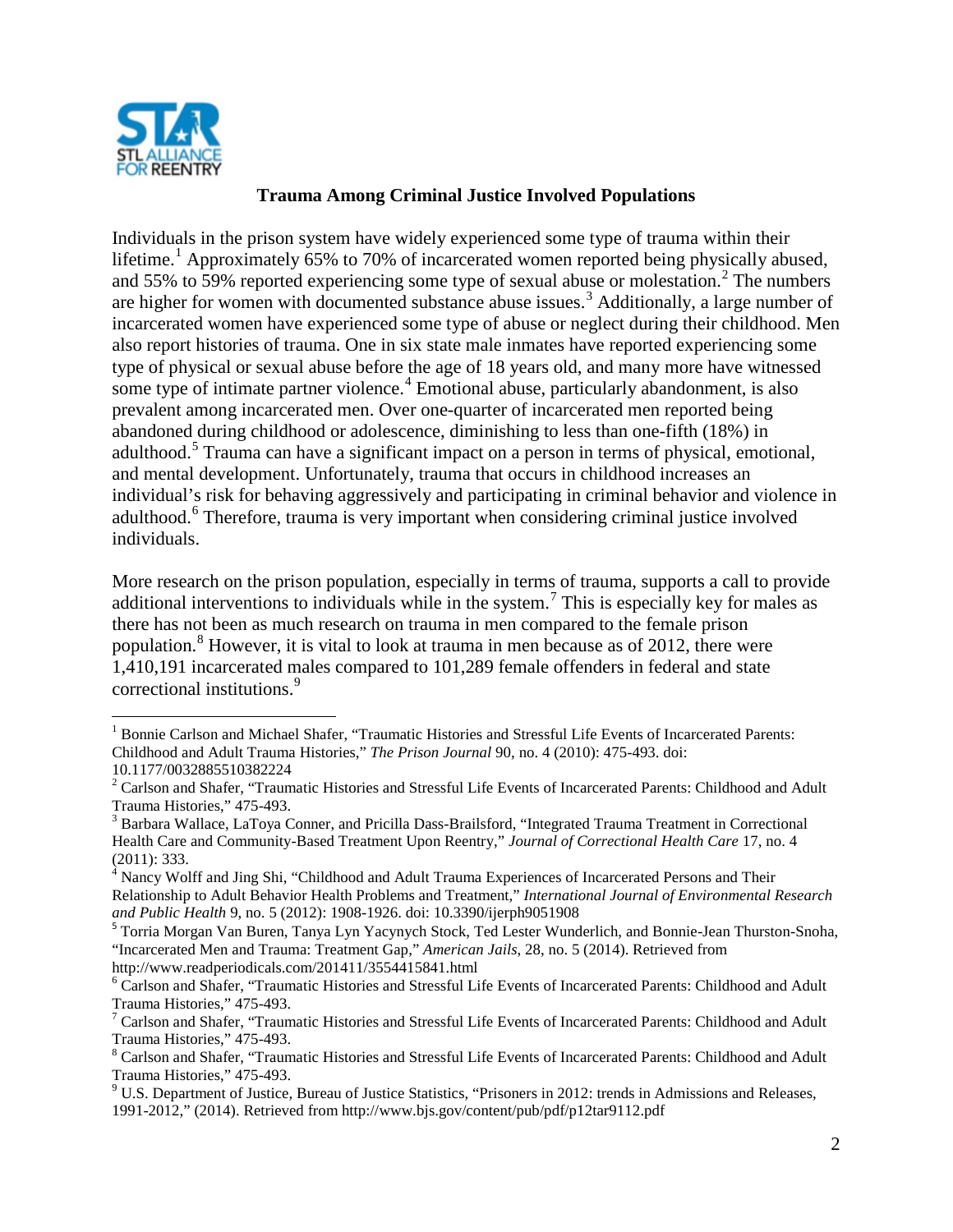Therefore, this paper will provide an overview of trauma and its effects among current and formerly incarcerated individuals. There is a great need for research on trauma within this vulnerable population and additional interventions to help individuals through these experiences.

# **Types of Trauma**

The American Psychological Association defines trauma as "an emotional response to a terrible event like an accident, rape or natural disaster<sup>"[10](#page-1-9)</sup>. There are three main types of trauma that individuals can experience during their lifetime:

- Acute: Results from a single incident, like a car accident.
- Chronic: Trauma that happens over a period time, such as abuse or domestic violence.
- Complex: Results from exposure to multiple traumatic events like abuse and homelessness. [11](#page-2-0)

### **Post-Traumatic Stress Disorder (PTSD)**

PTSD is a reaction to traumatic events that involved physical harm or the threat of physical harm. The person who develops PTSD may have been the one who was harmed, the harm may have happened to a loved one, or the person may have witnessed a harmful event that happened to loved ones or strangers.<sup>[12](#page-2-1)</sup> PTSD symptoms may worsen with incarceration, as going to prison could create complex trauma in a person's life. $^{13}$  $^{13}$  $^{13}$ 

Although men experience traumatic events more often than women do, women are more likely to develop PTSD symptoms about a broader range of traumatic events. Men are more likely to witness harm done to others and nonsexual trauma, while women experience harm done to them. In one study, 75% of men and 1 woman admitted to witnessing a traumatic event in the last 12 months.<sup>[14](#page-2-3)</sup> Gender socialization, cognitive perceptions and demonstration of symptoms are some of the reasons that men and women experience PTSD differently.

### **Symptoms of Trauma**

- Sleep difficulties and dreams experiencing repeated images of the trauma,
- Poor concentration
- Hypervigilance and outbursts of anger
- Avoidance of situations associated with the trauma.
- Substance/alcohol abuse and other behavioral disorders

<span id="page-2-0"></span>http://dmh.mo.gov/stopandplay/providers/trauma.html

<span id="page-2-4"></span><sup>&</sup>lt;sup>10</sup> American Psychological Association, "Trauma" (2015). Retrieved from http://www.apa.org/topics/trauma/<br><sup>11</sup> Missouri Department of Mental Health, "Trauma," (2015). Retrieved from

<span id="page-2-1"></span><sup>&</sup>lt;sup>12</sup> National Institute of Mental Health, "What is Post-Traumatic Stress Disorder (PTSD)", retrieved from http://www.nimh.nih.gov/health/topics/post-traumatic-stress-disorder-ptsd/index.shtml.

<span id="page-2-2"></span><sup>&</sup>lt;sup>13</sup> Barbara Wallace, Latoya Conner, and Priscilla Dass-Brailsford, "Integrated Trauma Treatment in Correctional Health Care and Community-Based Treatment upon Reentry," *Journal of Correctional* Health, 17, no. 4 (2011):

<span id="page-2-3"></span><sup>329.</sup> doi: 10.1177/1078345811413091<br><sup>14</sup> Torria Morgan Van Buren, Tanya Lyn Yacynych Stock, Ted Lester Wunderlich, and Bonnie-Jean Thurston-Snoha, "Incarcerated Men and Trauma: Treatment Gap," *American Jails*, 28, no. 5 (2014). Retrieved from http://www.readperiodicals.com/201411/3554415841.html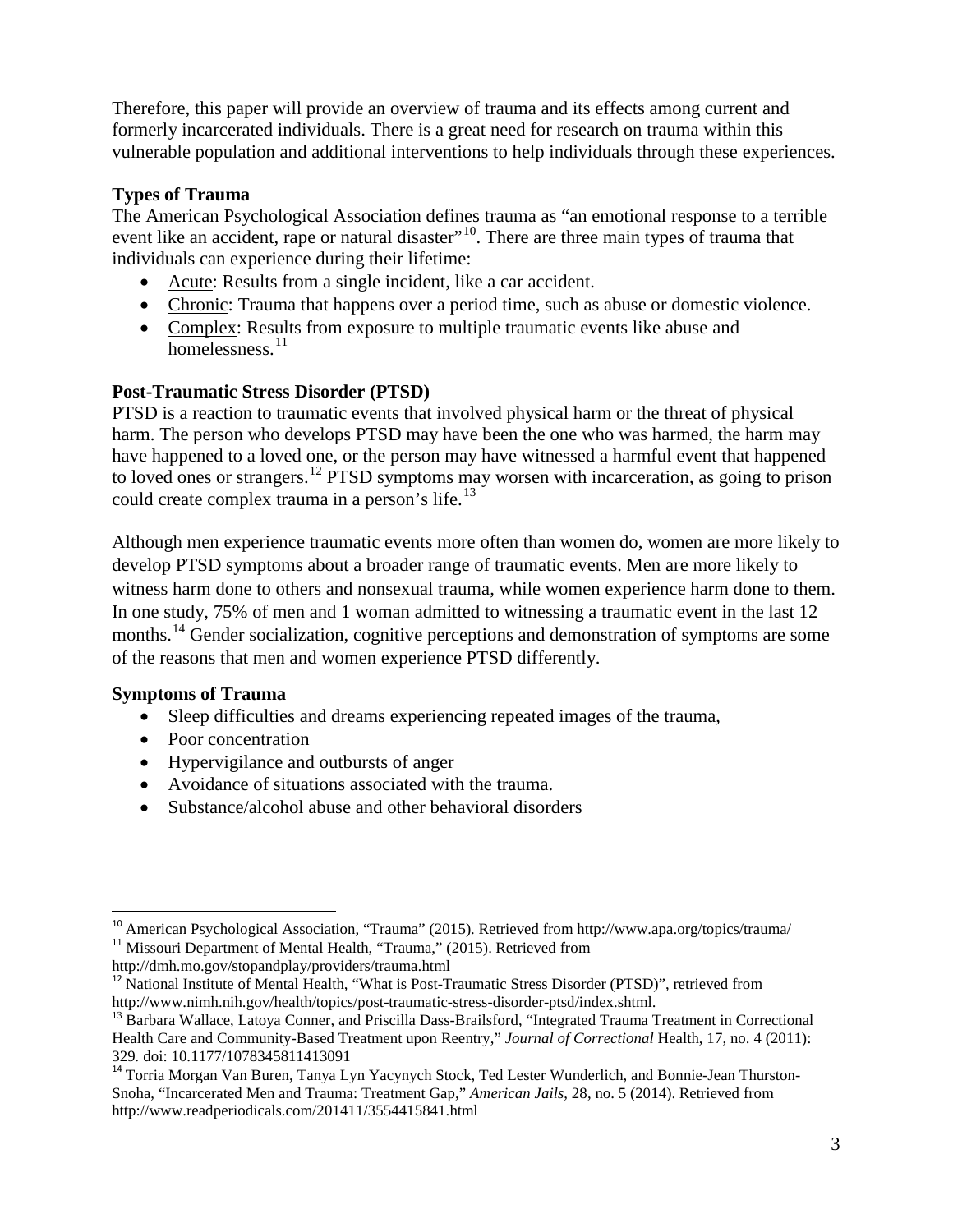### **Effects of Incarceration**

Incarceration can result in prisoners who are also trauma survivors re-experiencing the traumatic event. However, all individuals are at risk of developing the following behaviors because of incarceration:

- *Dependency on Institutional Organizations and Contingencies* results in the inability to make personal decisions and to set goals.
- *Hypervigilance, Interpersonal Distrust and Suspicion* results in distress of others, heightened and unrealistic sense of danger; promotes isolation.
- *Emotional Over-Control, Alienation and Psychological Distancing* results in the inability to express healthy emotions effectively.
- *Incorporation of Exploitative Norms of Prison Culture* results in adapting prison behaviors to post prison life.
- *Diminished Sense of Self-Worth and Personal Value* results in loss of essential privacy rights and power over ordinary qualities of their being.

# **Evidence Informed Treatments**

*Trauma Informed Care*

- A setting is trauma informed if it realizes the widespread impact of trauma, recognizes the signs and symptoms, responds by changing policy and practice and resists doing further damage by understanding root causes of behavior.<sup>[15](#page-2-4)</sup>
- According to the Substance Abuse and Mental Health Services Administration (SAMHSA), the Six Key Principles of a Trauma-Informed Approach:<sup>[16](#page-3-0)</sup>
	- o Safety
	- o Trustworthiness and Transparency
	- o Peer Support
	- o Collaboration and Mutuality
	- o Empowerment, Voice, and Choice
	- o Cultural, Historical, and Gender Issues
- A "trauma informed approach" is not a program model to be implemented and then monitored by a reliability checklist. Instead, it is a profound shift in knowledge, attitude and skills that continues to deepen and unfold over time.<sup>[17](#page-3-1)</sup>
- Differences in experiences and mindsets among men and women can be addressed by developing gender sensitive trauma intervention.<sup>[18](#page-3-2)</sup>

<http://www.mentalhealthamerica.net/sites/default/files/Toxic%20Stress%20Final.pdf>

<span id="page-3-3"></span><sup>&</sup>lt;sup>15</sup> Andrea Blanch, David Shern and Sarah Steverman, "Toxic Stress, Behavioral Health, and the Next Major Era in Public Health," *Mental Health America* (2014). Retrieved from

<span id="page-3-0"></span><sup>&</sup>lt;sup>16</sup> Substance Abuse and Mental Health Services Administration (SAMHSA), "Trauma-Informed Approach and Trauma-Specific Interventions," (2014). Retrieved from [http://qocri3zgw3918amdk1xadmx1.wpengine.netdna-](http://qocri3zgw3918amdk1xadmx1.wpengine.netdna-cdn.com/wp-content/uploads/2014/08/Trauma-Informed-Approach-and-Trauma-Specific-Interventions1.pdf)

<span id="page-3-1"></span>[cdn.com/wp-content/uploads/2014/08/Trauma-Informed-Approach-and-Trauma-Specific-Interventions1.pdf](http://qocri3zgw3918amdk1xadmx1.wpengine.netdna-cdn.com/wp-content/uploads/2014/08/Trauma-Informed-Approach-and-Trauma-Specific-Interventions1.pdf) <sup>17</sup> Andrea Blanch, "Trauma-Informed Approaches: An Implementation Continuum," (2014). Retrieved from http://qocri3zgw3918amdk1xadmx1.wpengine.netdna-cdn.com/wp-content/uploads/2014/08/Trauma-Continuum1.pdf

<span id="page-3-2"></span><sup>&</sup>lt;sup>18</sup> Nancy Wolff, Jessica Huening, Jing Shi, and B. Christopher Frueth, "Trauma Exposure and Posttraumatic Stress Disorder among Incarcerated Men," *Journal of Urban Health: Bulletin of the New York Academy of Medicine,* 91, no. 4 (2014): 707-719. doi:10.1007/s11524-014-9871-x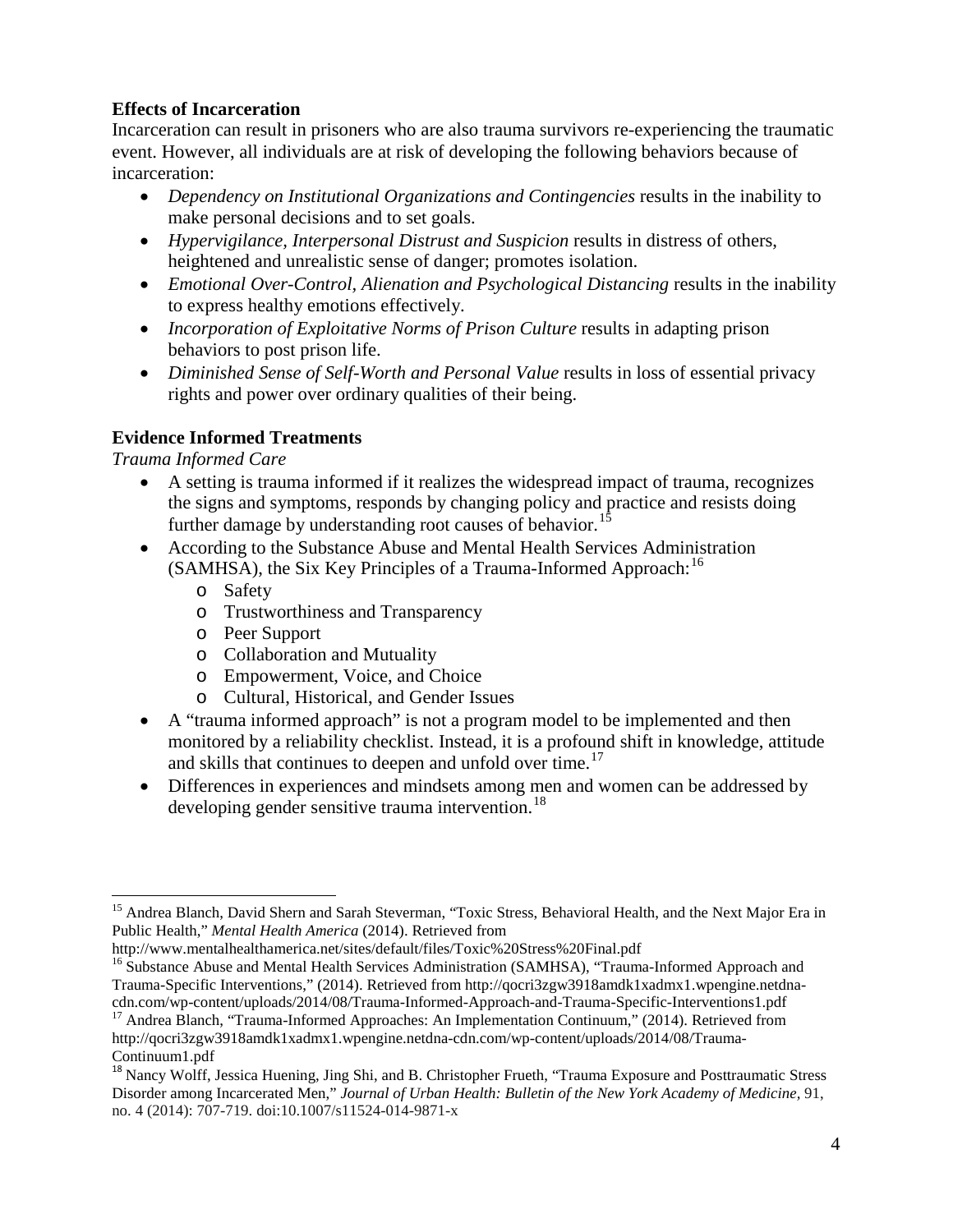#### *Trauma Counseling inside the Institution*

- Many institutions do not offer mental health services or treatment to inmates during their sentences.<sup>[19](#page-3-3)</sup> Researchers agree that a trauma-informed approach to caring for prison inmates will more fully address inmates' needs, thereby reducing potential mental or physical harm to both inmates and staff, and ultimately reducing liability and costs to institutions.<sup>[20](#page-4-0)</sup>
- Maschi's study of older incarcerated adults encouraged prisons to provide trauma and PTSD treatment, including strategies that reinforce social support, provide coping strategies, and rebuild self-efficacy.<sup>[21](#page-4-1)</sup>
- John Colligan, clinical director of Farmington Correctional Center, indicated via telephone interview that Missouri does not currently offer trauma-specific counseling in any standardized fashion, but is part of a larger substance abuse or mental health program. Three big challenges:
	- o The lack of qualified personnel
	- o The lack of an indefinite amount of time spent with the offenders (due to offenders being released on parole or completing their sentences), noting "The worst thing you can do [with trauma counseling] is to start and stop".
	- o Counseling in institutions takes place in group settings which could expose offenders to re-victimization by offenders using knowledge of their trauma as a weapon or for personal gain.

#### **Barriers to Treatment**

Some of the barriers to discussing trauma are indicative of the types of trauma endured by survivors.

- *Living Environment*
	- o Wyatt and Newcomb found that the more closely an individual is related to the perpetrator the less likely they are to disclose to a trusting individual.<sup>[22](#page-4-2)</sup>
	- o Cultural issues may deter individuals to disclose abuse due to the fear of negative attitudes in the community.<sup>[23](#page-4-3)</sup>
	- o Individuals living in violent communities are conditioned not to speak about their past trauma. However, research shows that they need to speak about their experiences to move forward. [24](#page-4-4)
- *Gender*
	- o Males do not disclose due to a greater risk of stigmatization as a male admitting being a victim, the inherent contradiction that "sexual exploitation of boys by

<span id="page-4-5"></span><sup>&</sup>lt;sup>19</sup> Roger H. Peters and Harry K. Wexler, "Center for Substance Abuse Treatment. Substance Abuse Treatment for Adults in the Criminal Justice System. Treatment Improvement Protocol (TIP)," *Substance Abuse and Mental* 

<span id="page-4-0"></span><sup>&</sup>lt;sup>20</sup> Niki Miller and Lisa Najavits, "Creating Trauma-Informed Correctional Care: a Balance of Goals and Environment," *European Journal of Psychotraumatology* 3 (2012): 3.

<span id="page-4-1"></span><sup>&</sup>lt;sup>21</sup> Tina Maschi, Deborah Viola, and Keith Morgan, "Unraveling Trauma and Stress, Coping Resources, and Mental Well-Being Among Older Adults in Prison: Empirical Evidence Linking Theory and Practice," *The Gerontologist* 10 (2013): 9.<br><sup>22</sup> Alaggia, 456.

<span id="page-4-4"></span><span id="page-4-3"></span><span id="page-4-2"></span>Alaggia, 456.<br><sup>23</sup> Alaggia, 457.<br><sup>24</sup> Wendy Kliewer, S. Lepore, D. Oskin, & P. Johnson, "The Role of Social and Cognitive Processes in Children's Adjustment to Community Violence," *Journal of Consulting and Clinical Psychology*, 66, no. 1 (1998): 199-209.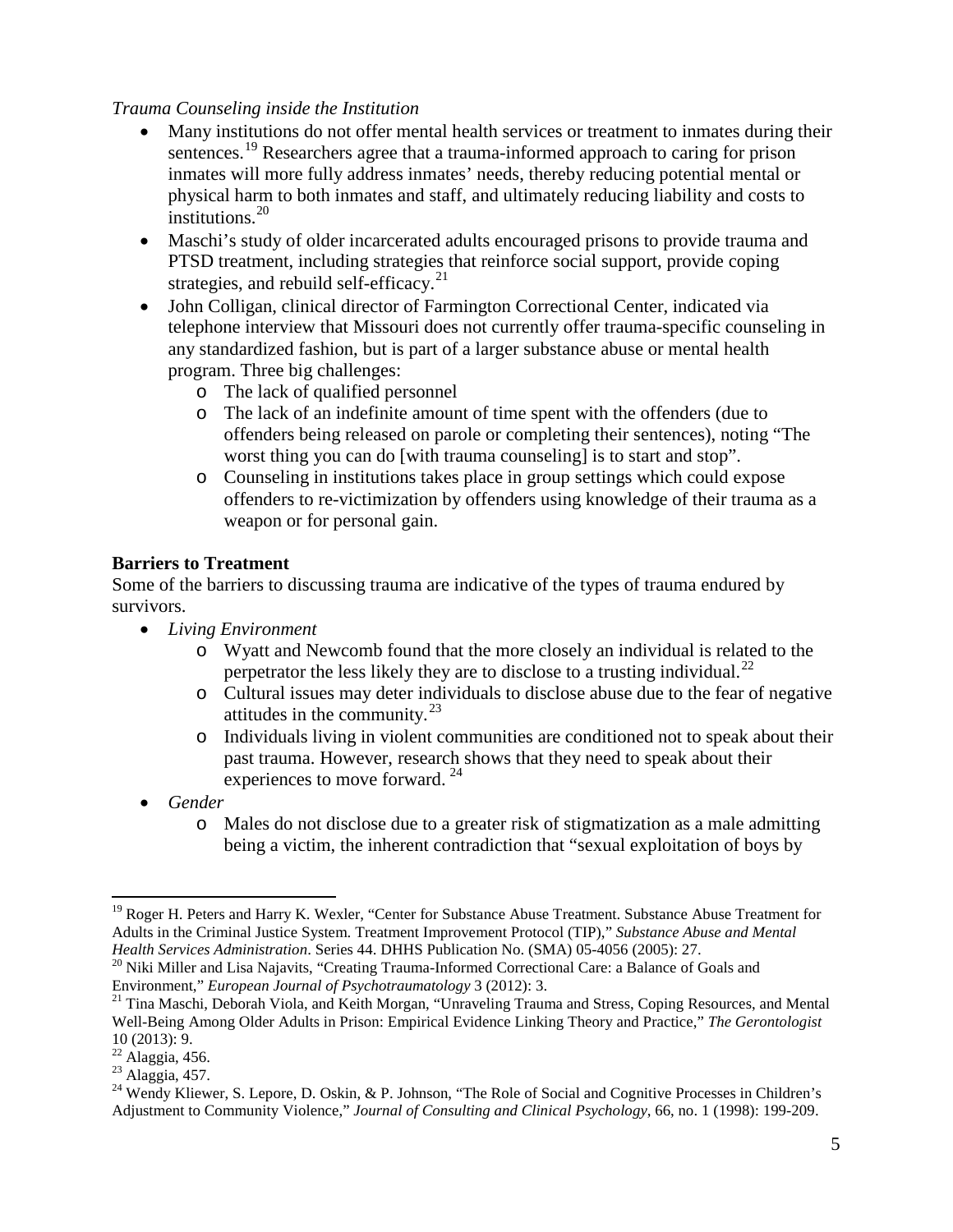older women is viewed as desirable", and abuse by a same-sex perpetrator calls into question the victim's sexuality.<sup>[25](#page-4-5)</sup>

- o A person's gender identity and sexual orientation likely plays a role into reporting trauma among the LGBT community.<sup>[26](#page-5-0)</sup>
- *Childhood Sexual Abuse*
	- o These victims endure sexual trauma throughout the course of their childhood and adolescence without receiving important support or necessary interventions because they do not disclose. $27$
	- o Disclosure can "sometimes stop the progression of victimization, alleviate stress and associated symptoms…" while "in contrast, investigations of disclosure involving victimization and abuse reveal that telling may lead to negative consequences."[28](#page-5-2)
- *Domestic Violence*
	- o Internal: perceived as a private marital problem, maintaining the family, contradictions of their view of their role as a "good" wife, normalizing as victims have observed similar incidents with other family members, ideals that the behaviors would change, and combined factors likes financial dependence.
	- o External: limited knowledge of resources, lack of confidence in getting help and perceiving the perpetrator is in need of the counseling to change their behavior, and lack of empathy and support from outside sources.<sup>[29](#page-5-3)</sup>

# **Conclusion**

Current research supports the expansions of policies and protocols to better serve individuals involved in the criminal justice system. Examples include the Prison Rape Elimination Act (PREA), which supports the disclosure of sexual assaults on adults within correctional institutions.<sup>[30](#page-5-4)</sup> Other protocols include the creation of safe space within organizations that support trauma victims

The impact of trauma needs to be considered when working with justice-involved adults before, during, and after incarceration. Community, government, and social organizations should consider trauma informed care interventions and treatments to help formerly incarcerated individuals overcome the barriers of traumatic experiences and reenter society.

<span id="page-5-0"></span><sup>&</sup>lt;sup>25</sup> Alaggia, 457.<br><sup>26</sup> Jody Marksamer and Harper Jean Tobin, "Standing with LGBT Prisoners: An Advocate's Guide to Ending Abuse and Combating Imprisonment," *National Center for Transgender Equality*, (2014). Retrieved from http://transequality.org/sites/default/files/docs/resources/JailPrisons\_Resource\_FINAL.pdf

<span id="page-5-1"></span><sup>27</sup> Ramona Alaggia, "Disclosing the Trauma of Child Sexual Abuse: A Gender Analysis," *Journal of Loss and* 

<sup>&</sup>lt;sup>28</sup> Alaggia, 455-457.

<span id="page-5-3"></span><span id="page-5-2"></span><sup>&</sup>lt;sup>29</sup> Sajaratulnisah Othman, C. Goddard, & L. Pitman, "Victims' Barriers to Discussing Domestic Violence in Clinical Consultations: A Qualitative Enquiry," *Journal of Interpersonal Violence*, 29, no. 8 (2013): 1497-1513. <sup>30</sup> Prison Rape Elimination Act. (2003). http://www.gpo.gov/fdsys/pkg/PLAW-108publ79/pdf/PLAW-

<span id="page-5-4"></span><sup>108</sup>publ79.pdf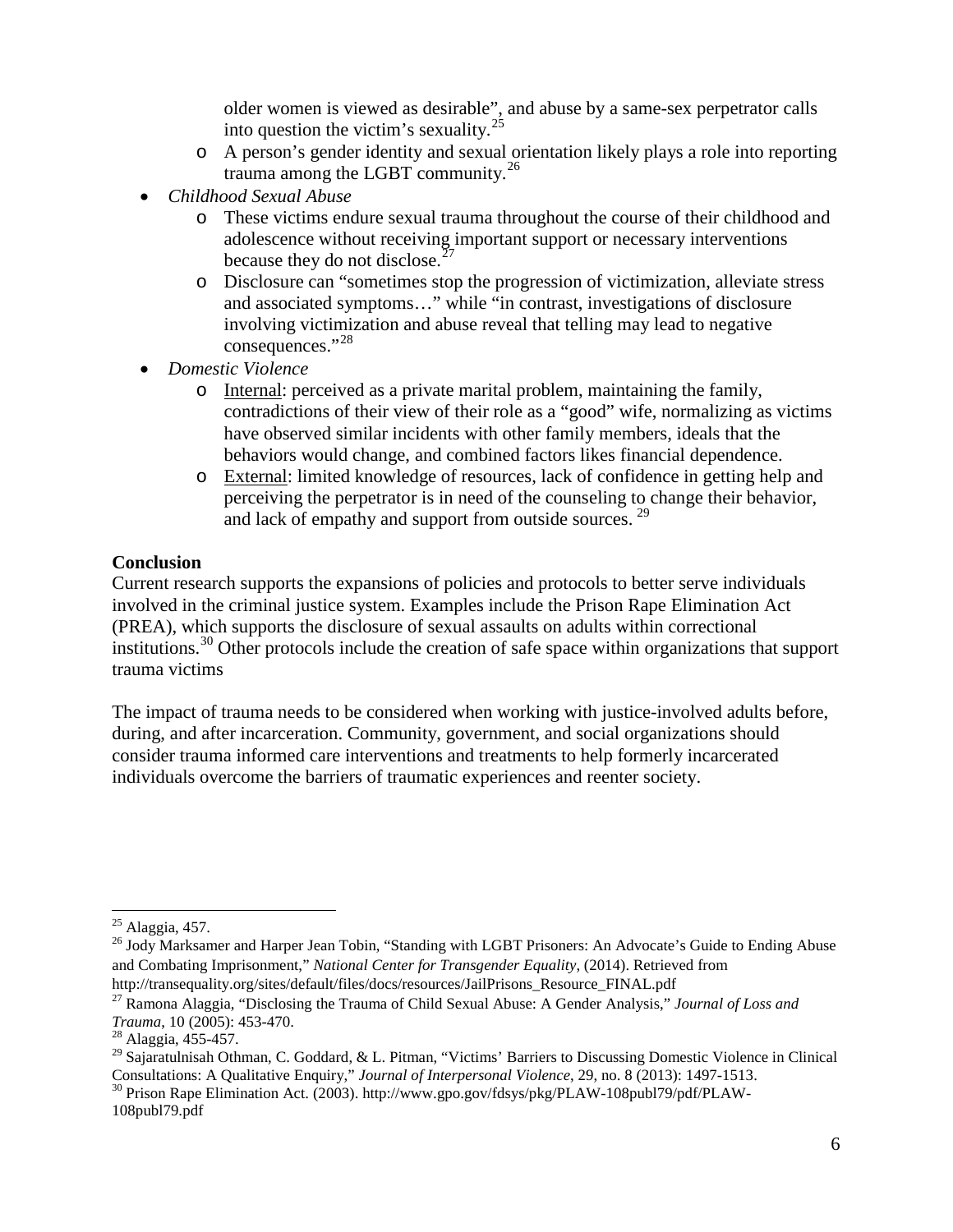# **COMMUNITY RESOURCES**

# **ALIVE (Alternatives to Living in Violent Environments)\*, (314) 993-7080 [www.alivestl.org](http://www.alivestl.org/)**

The mission of ALIVE is to provide counseling, emergency sanctuary and other critical services to adults and children impacted by domestic abuse, as well as to increase awareness in order to create a supportive community. Services include counseling, emergency transportation, court advocacy, a children's treatment program, and community education and outreach.

#### **BJC Behavioral Health, (314) 729-4004, [www.bjcbehavioralhealth.org](http://www.bjcbehavioralhealth.org/)**

BJC Behavioral Health provides and coordinates an array of mental health services for citizens residing in St. Louis City, St. Louis County, and the counties of St. Francois, Iron and Washington, Missouri. Services are based on ongoing assessments and may include in-home services, clinical case management, individual, group and family therapy, psychiatric medication services, among other offerings.

# **Center for Survivors of Torture and War Trauma, (314) 533-4114, [www.stlcenterforsurvivors.org](http://www.stlcenterforsurvivors.org/)**

Center for Survivors of Torture and War Trauma seeks to facilitate the recovery process for refugee and immigrant individuals and families who have survived torture and war, and to help them transcend the suffering and move toward healing and self-empowerment. The Center achieves this through holistic mental health services.

#### **Center for Women in Transition, (314) 771-5207, [www.cwitstl.org](http://www.cwitstl.org/)**

The Center assists women in the criminal justice system in making a successful transition to their families and communities through practicing and promoting restorative justice.

### **Project Re-Connect**

Project Re-Connect is a collaboration between Center for Women in Transition, Provident, Criminal Justice Ministry and Employment Connection, funded by the City of St. Louis. A case manager is paired with each participant who meets the following criteria: (1) currently St. Louis City resident or was a St. Louis City resident prior to incarceration; and (2) is being released to St. Louis City or has recently (within 12 months) been released from custody and/or supervision of the Missouri Department of Corrections; and (3) has completed sentence and is not under continuing supervision from the Missouri Department of Corrections.

### **Crider Center, (636) 332-6000, [www.cridercenter.org](http://www.cridercenter.org/)**

Crider Center forms partnerships in the community with other local agencies and governmental entities to not only take care of physical and behavioral health needs, but to also ensure that people have adequate and healthy nourishment, housing, and the skills that they need to achieve their fullest potential. Crider Center provides support from preventive programs for at-risk youth to family dental care

### **Criminal Justice Ministry, (314) 652-8062, [www.cjmstlouis.org](http://www.cjmstlouis.org/)**

Criminal Justice Ministry improves the safety and well-being of individuals affected by crime and the criminal justice system, their families and their communities in the Greater St. Louis area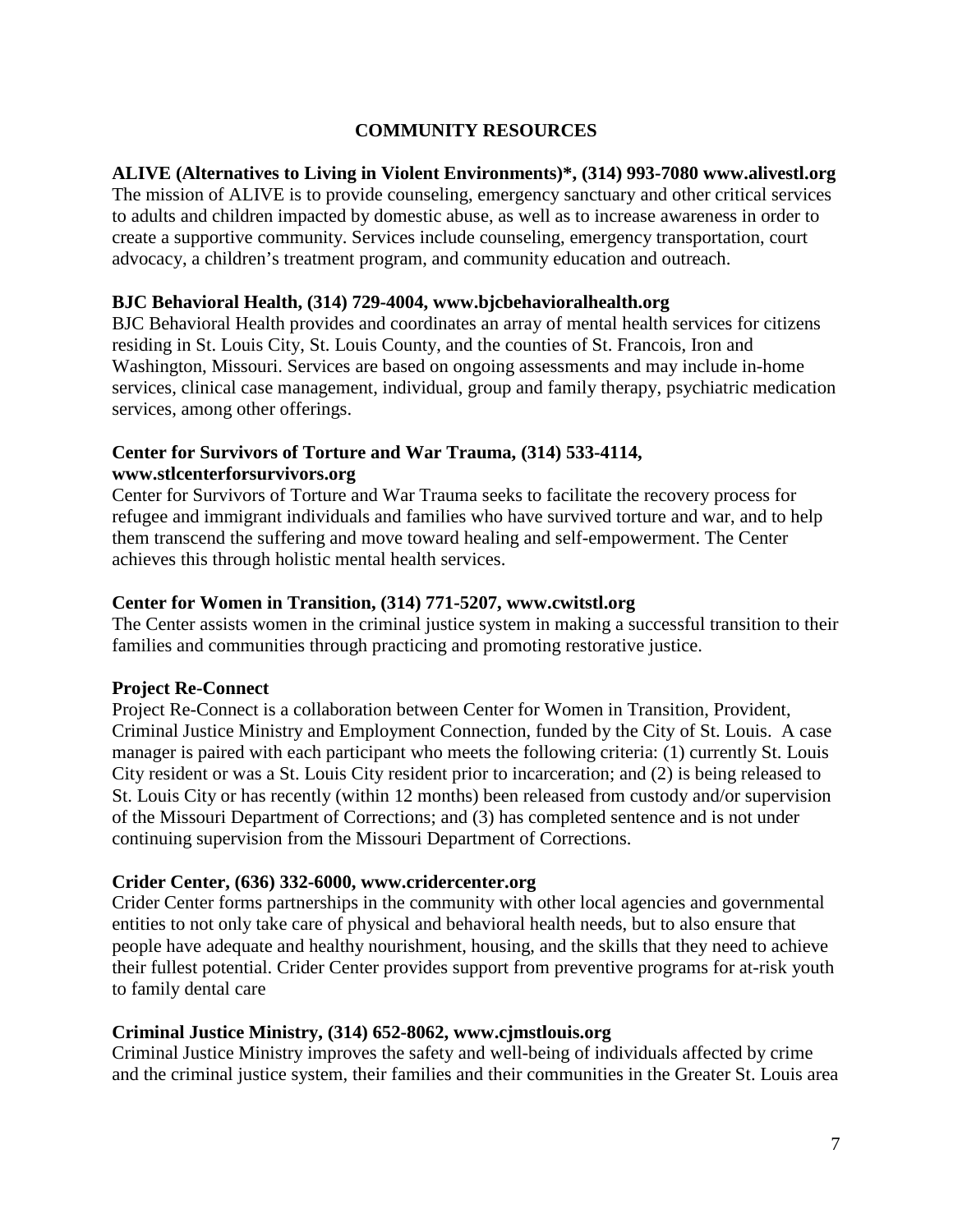through person-to-person assistance rooted in Jesus Christ's message of love, reconciliation and hope.

### **Release to Rent for Veterans (R2RV)**

Release to Rent for Veterans provides up to one year of supportive housing for eligible veterans with records.

### **Crime Victims Advocacy Center, (314) 652-3623, [www.supportvictims.org](http://www.supportvictims.org/)**

Crime Victims Advocacy Center (CVAC) provides services necessary to help victims of crime throughout the metropolitan St. Louis area (and other areas as requested) reconstruct their lives following the trauma of victimization. Services include, but are not limited to: crisis intervention, counseling, advocacy, criminal justice guidance, and help for domestic violence victims filing for and obtaining orders of protection.

# **Employment Connection, (314) 333-5627, [www.employmentstl.org](http://www.employmentstl.org/)**

Employment Connection's Back to Health, Back to Work program, a collaboration with the Saint Louis University Psychological Services Center, empowers unemployed St. Louis Area residents with undiagnosed or untreated behavioral health disorders to achieve sustainable progress toward recovery and self-sufficiency. The program provides job readiness training and placement assistance in conjunction with trauma-informed counseling and behavioral health treatment onsite.

# **Options for Justice, (314) 721-6161, [www.stldd.org](http://www.stldd.org/)**

Options for Justice is a nonprofit organization serving individuals with developmental disabilities in St. Louis City who are at risk to become or who are involved with the criminal justice system. Advocacy is provided on behalf of the individual as a means of identifying appropriate and effective alternatives for someone with developmental disabilities within the justice system from the initial point of system entry through sentencing, probation, parole, and release.

# **Provident\*, (314) 533-8200, [www.providentstl.org](http://www.providentstl.org/)**

Provident seeks to help individuals and families *to a brighter future* through counseling, crisis intervention and community outreach. Provident provides a 24/hour crisis hotline to support those in need of support. Counseling for youth and after-school programs are among the services provided to the community.

# **RAVEN, (314) 289-8000, [www.ravenstl.org](http://www.ravenstl.org/)**

RAVEN is dedicated to domestic violence intervention and prevention in St. Louis, Missouri. Our mission is to foster peaceful relationships, families, and communities by increasing selfawareness, challenging abuse and control, teaching alternative behaviors, and promoting personal responsibility. Programs include violence education for the community, non-violence education groups, and violence prevention groups for youth.

# **Redevelopment Opportunities for Women (ROW), (314) 588-8300, [www.row-stl,org](http://www.row-stl,org/)**

ROW's mission is to empower low-income women and their families to build safety, skills, economic security, and hope for the future. ROW has carried out its mission through a variety of programs that create a foundation where women are able to develop the necessary skills and